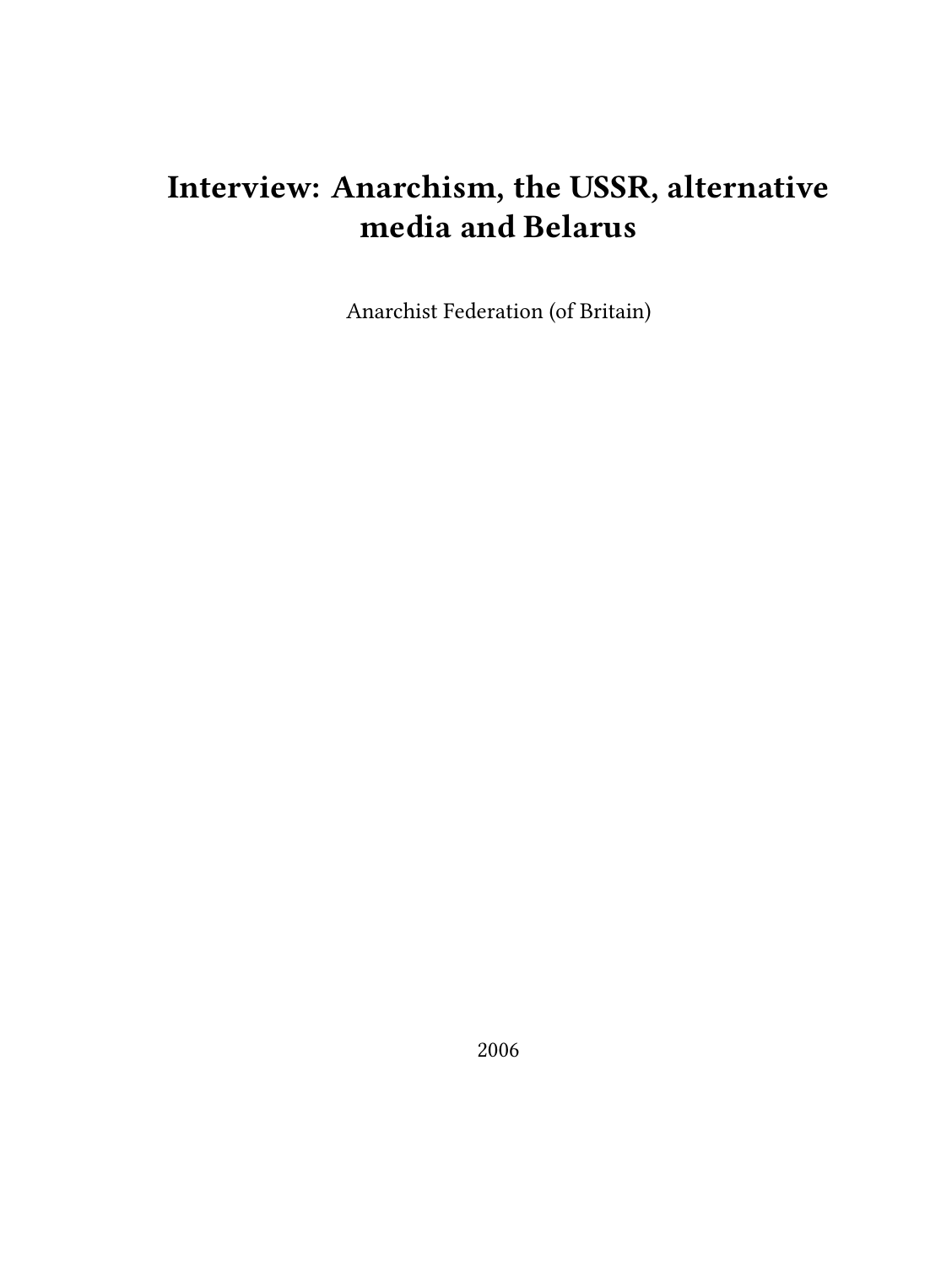# **Contents**

| How did you get involved in anarchism? How did you first hear about it? $\dots \dots$                      | 3              |
|------------------------------------------------------------------------------------------------------------|----------------|
| How did you learn about anarchism in Belarus? What did you read?                                           | 3              |
|                                                                                                            | 3              |
| So how did things develop from there? $\dots \dots \dots \dots \dots \dots \dots \dots \dots \dots$        | $\overline{4}$ |
| Who were these other anarchists? Were they from the federation?                                            | $\overline{4}$ |
|                                                                                                            | $\overline{4}$ |
|                                                                                                            | $\overline{4}$ |
|                                                                                                            | 4              |
| After you had the student actions, what did you do? Were you more involved in the                          |                |
|                                                                                                            | 4              |
|                                                                                                            | 5              |
| Why do you think humour is such a good weapon? $\ldots \ldots \ldots \ldots \ldots \ldots$                 | 5              |
| Were you at all influenced by the street parties in the west, like Reclaim the Streets? .                  | 5              |
|                                                                                                            | 5              |
|                                                                                                            | 6              |
| Did you do this along with the street parties and 'happenings'?                                            | 6              |
|                                                                                                            | 6              |
|                                                                                                            | 6              |
| What is your circulation? Do you sell it? $\ldots \ldots \ldots \ldots \ldots \ldots \ldots \ldots \ldots$ | 6              |
|                                                                                                            | 7              |
|                                                                                                            | 7              |
| How big is the movement now? $\dots \dots \dots \dots \dots \dots \dots \dots \dots \dots \dots \dots$     | 7              |
| Have you been able to maintain an interest amongst young people as they have become                        |                |
|                                                                                                            | 7              |
| What do you think is the most important activity to do now? $\dots \dots \dots \dots \dots$                | 7              |
| What do you think about the other organisations that you have come in contact with                         |                |
|                                                                                                            | 7              |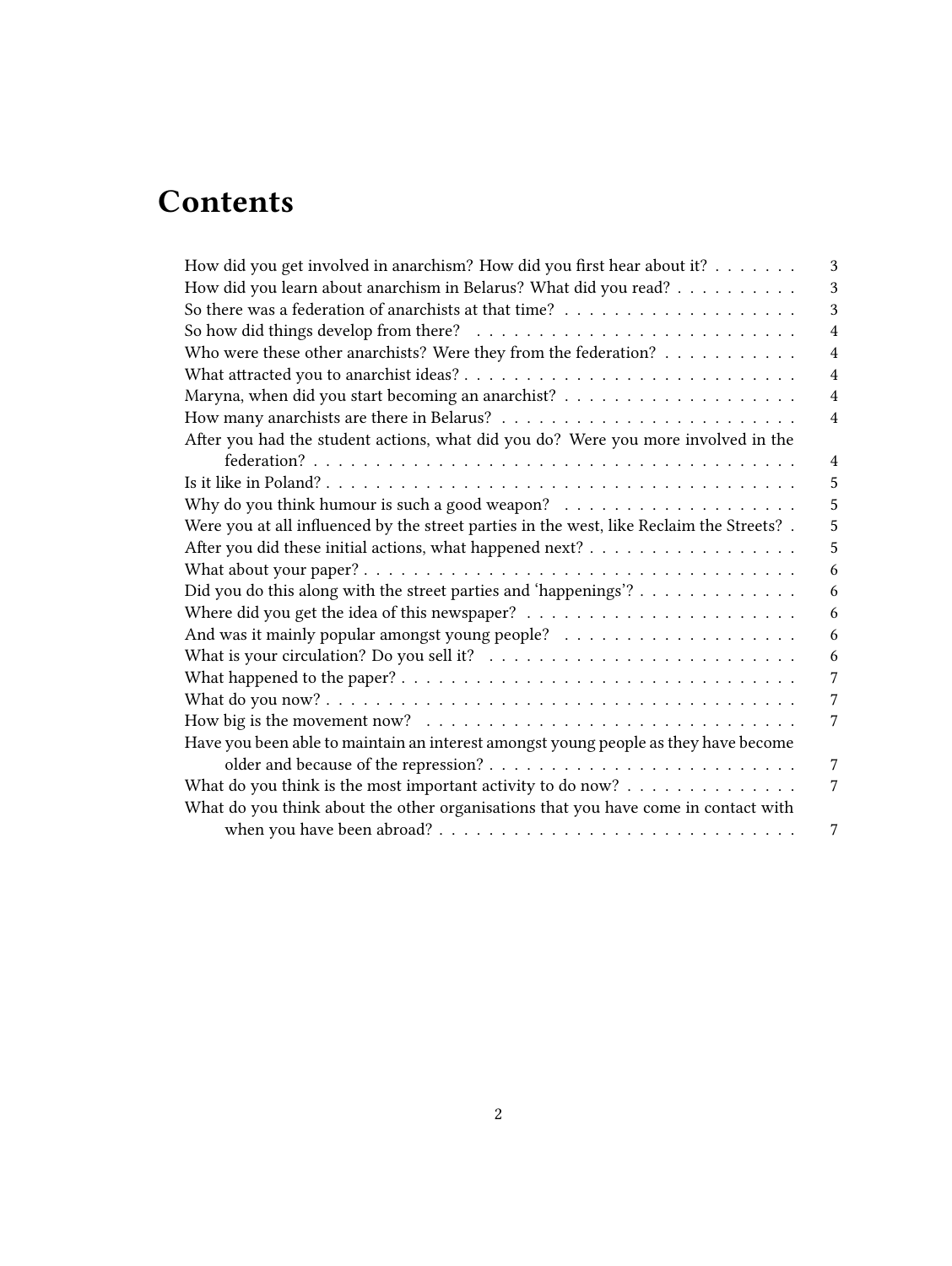The AF recently hosted a meeting of the International of Anarchist Federations. Two comrades, Pauluk and Maryna, from the BAF, an organisation applying to join the International, attended the meeting and made a presentation on the situation in their country at the 2005 London Anarchist Bookfair.

The collapse of the Soviet Union has resulted in yet another repressive regime taking power, making it extremely difficult for anarchists and others to operate politically. This interview focuses on the history of anarchism in Belarus, as seen through the personal experiences of these two comrades. It provides insights into the situation for anarchists in the ex-Soviet influenced countries and shows how anarchist ideas and practices emerge in places where there has not been a strong anarchist tradition in recent years. The works of our comrades also illustrates how people in different situations take the ideas and make them their own, through creative and imaginative initiatives.

# <span id="page-2-0"></span>**How did you get involved in anarchism? How did you first hear about it?**

Pauluk: I have been in the anarchist movement since 1994. All Soviet people, sooner or later, hear about anarchism. During our childhood, we watched films about the Civil War and there were always anarchists in them. The propaganda portrayed them negatively. But it had the opposite effect. The anarchists were shown as people who, in between fighting the Reds and Whites, were drinking and dancing. So from childhood we had the impression that anarchists were fun loving!

I was impressed with the critical position towards the changes in the political system. Lukashenko, the current President, used the democratic movement to get elected and then the repression started. So I got the impression that the problem didn't lie just with the democratic movement but was somewhere deeper. So I started to try and find out where the root of the problem was.

I read about anarchism and by the end of 1994 I sympathised with anarchist ideas.

## <span id="page-2-1"></span>**How did you learn about anarchism in Belarus? What did you read?**

Pauluk: I read about anarchism in the library; there were books by people like Kropotkin. But not much was available. We didn't have contact with other anarchists either in the west or in other eastern European countries. There wasn't even much communication with other anarchists in Belarus.

### <span id="page-2-2"></span>**So there was a federation of anarchists at that time?**

Pauluk: Yes, already in 1992, founded by 8 people. There are still 6 of the original members involved. In 1994, there were about 20 people, but scattered around the country in just two cities so I didn't hear about anarchism from them, but from books.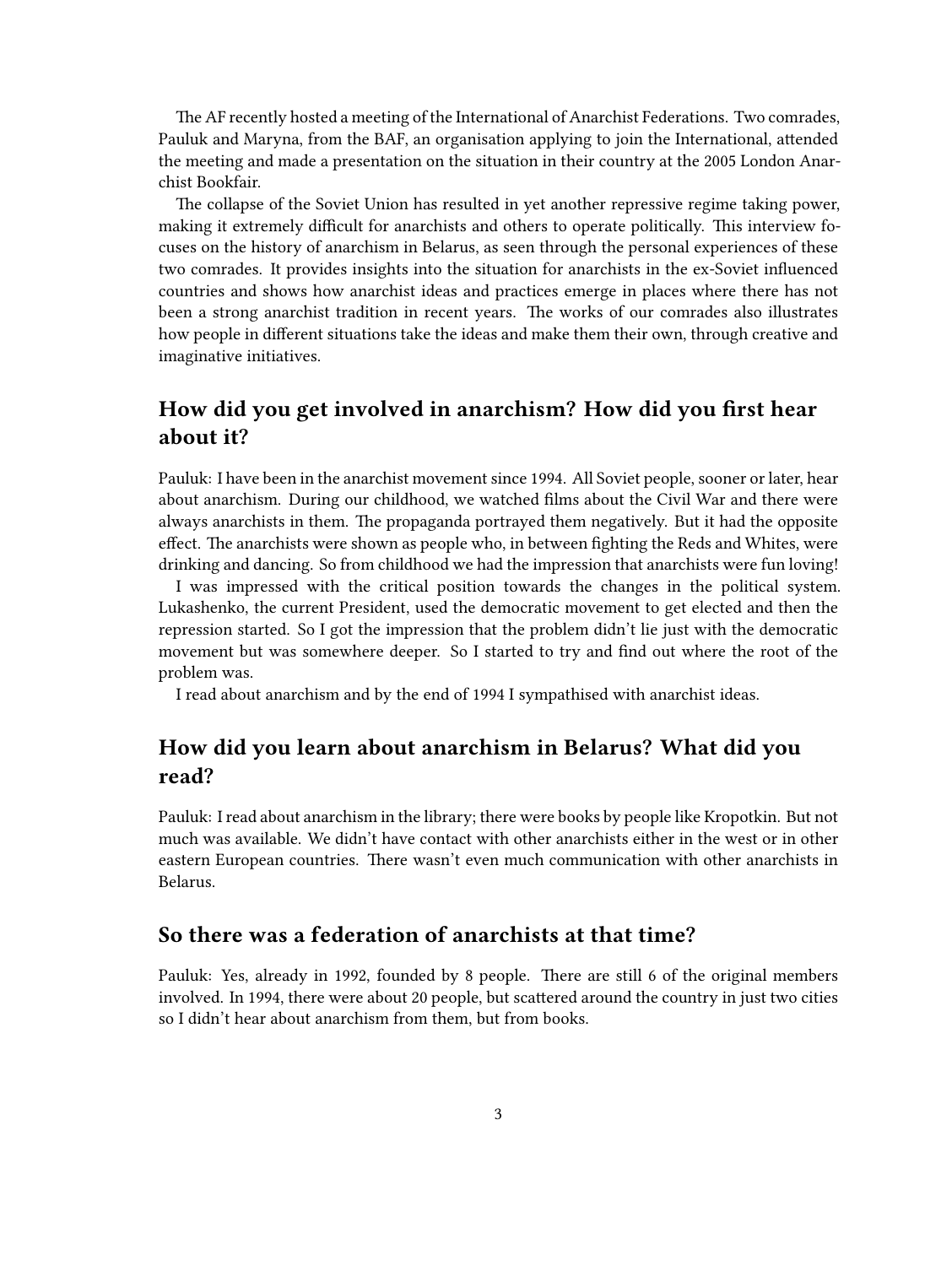## <span id="page-3-0"></span>**So how did things develop from there?**

Pauluk: In October 1994 students organised some actions against the rise in prices on bread and milk. It was a street performance action, with the slogan 'Thank you President for bread and milk'. It was the first big action organised against the President who had been in office for two months. The organisation of this action was influenced by anarchists and so because of this I met other anarchists and by the end of the year I was a confident anarchist.

#### <span id="page-3-1"></span>**Who were these other anarchists? Were they from the federation?**

Pauluk: Yes, they were from the Minsk group.

# <span id="page-3-2"></span>**What attracted you to anarchist ideas?**

Pauluk: Taking into account that I was coming to the anarchist movement from the democratic side, I was attracted by the idea that anarchism seemed the only real democracy. Democracy that the democrats were talking about was just a lie, an illusion of democracy. I was reading about other left ideas in general, including Trotskyism, Maoism, everything possible. Amongst these ideas, anarchism was the only thing I could imagine.

#### <span id="page-3-3"></span>**Maryna, when did you start becoming an anarchist?**

Maryna: It is difficult to say because I was very young when the Soviet Union crashed. I was interested in the punk movement. It seemed natural that we shouldn't have what we had in the country. Then I met Pauluk and he just gave a name to what I was thinking about. It was what I wanted, what I was thinking about. That was in 1998 when I first got involved in student demonstrations.

[The following questions are mostly answered by both Maryna and Pauluk after discussion between them.]

#### <span id="page-3-4"></span>**How many anarchists are there in Belarus?**

It is difficult to say because we don't have membership like you do. Participation in the federation is only possible when you act. About 200 maybe.

# <span id="page-3-5"></span>**After you had the student actions, what did you do? Were you more involved in the federation?**

The federation consists of a number of different initiatives.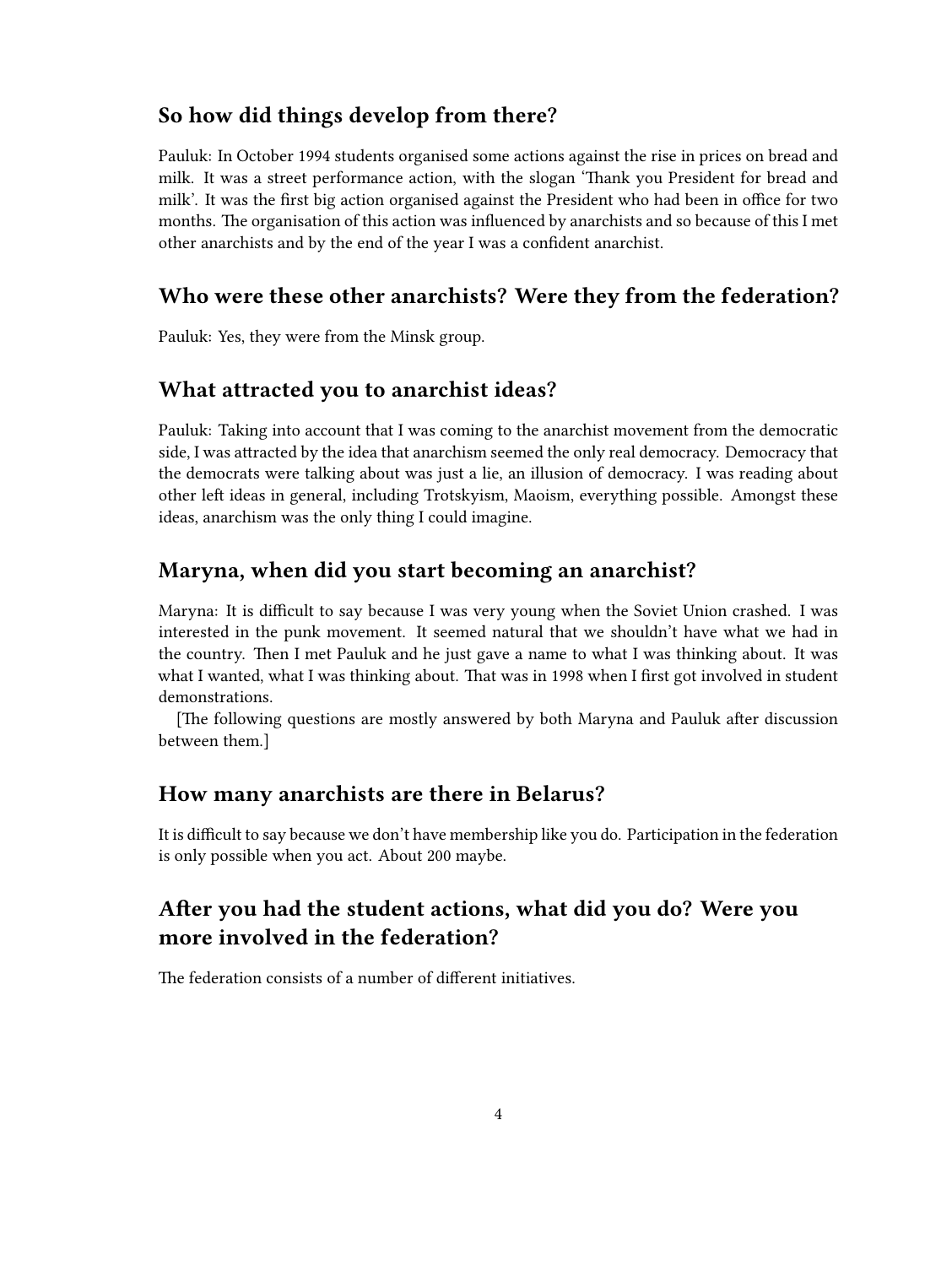### <span id="page-4-0"></span>**Is it like in Poland?**

Yes, it is like that but in Poland they have more local groups. This is because of the history of Poland- there is anarchist inter-city relations. The Belarusian federation also has local sections, but the work is done around initiatives. One initiative was the anti-Party initiative.

The purpose was of this initiative was to stop young people get entangled with the work of political parties because they use the youth as a cheap workforce. So we organised different humorous actions, 'happenings' on the street, which made fun of all political parties, both the government and the opposition.

#### <span id="page-4-1"></span>**Why do you think humour is such a good weapon?**

We took a risk because had never done it before, we didn't know where it would lead us, but it led to the fact that the movement began to grow. But of course we didn't invent it ourselves; we were attracted by a Polish initiative that was used under the dictatorship where they organised many street parties and happenings.

# <span id="page-4-2"></span>**Were you at all influenced by the street parties in the west, like Reclaim the Streets?**

No, just from Poland. We read about what was happening in Poland in newspapers. In the 1990s, there was a drought of information, it was difficult to get. But now it is possible to get information from the internet.

So the things we did attracted many people, mostly young people. There was a lot of publicity in the press, saying how anarchists organised another funny action. So people became interested, thinking that anarchists must be very amusing people.

Maryna: I remember that I was involved in the nationalist opposition movement for some months and in one of the meetings the leader told the audience about how they conducted an action and anarchists were in a separate block. They were hungry and the anarchists said we have some sandwiches and offered them around. The leader was trying to laugh at this but it showed how anarchists were being noticed by people, even inside other political movements.

#### <span id="page-4-3"></span>**After you did these initial actions, what happened next?**

One thing was a counter-cultural group that influenced the movement that organised actions against the military. They were formed in 1995 and by the end of 1995 they were already in touch with and participated in actions of the Anarchist Federation. At that time, it was the three main cities, Minsk, Hroda and Homel that were the basis of the Federation. There were many actions carried out by different initiatives in the federation so it is difficult to talk about all of them.

One is the syndicalist group. They organised strikes in places like the trolley bus depot, they published a lot of propaganda and they had a day of solidarity with the unemployed. These days of action always ended with arrests of the participants. The result of this was that many activists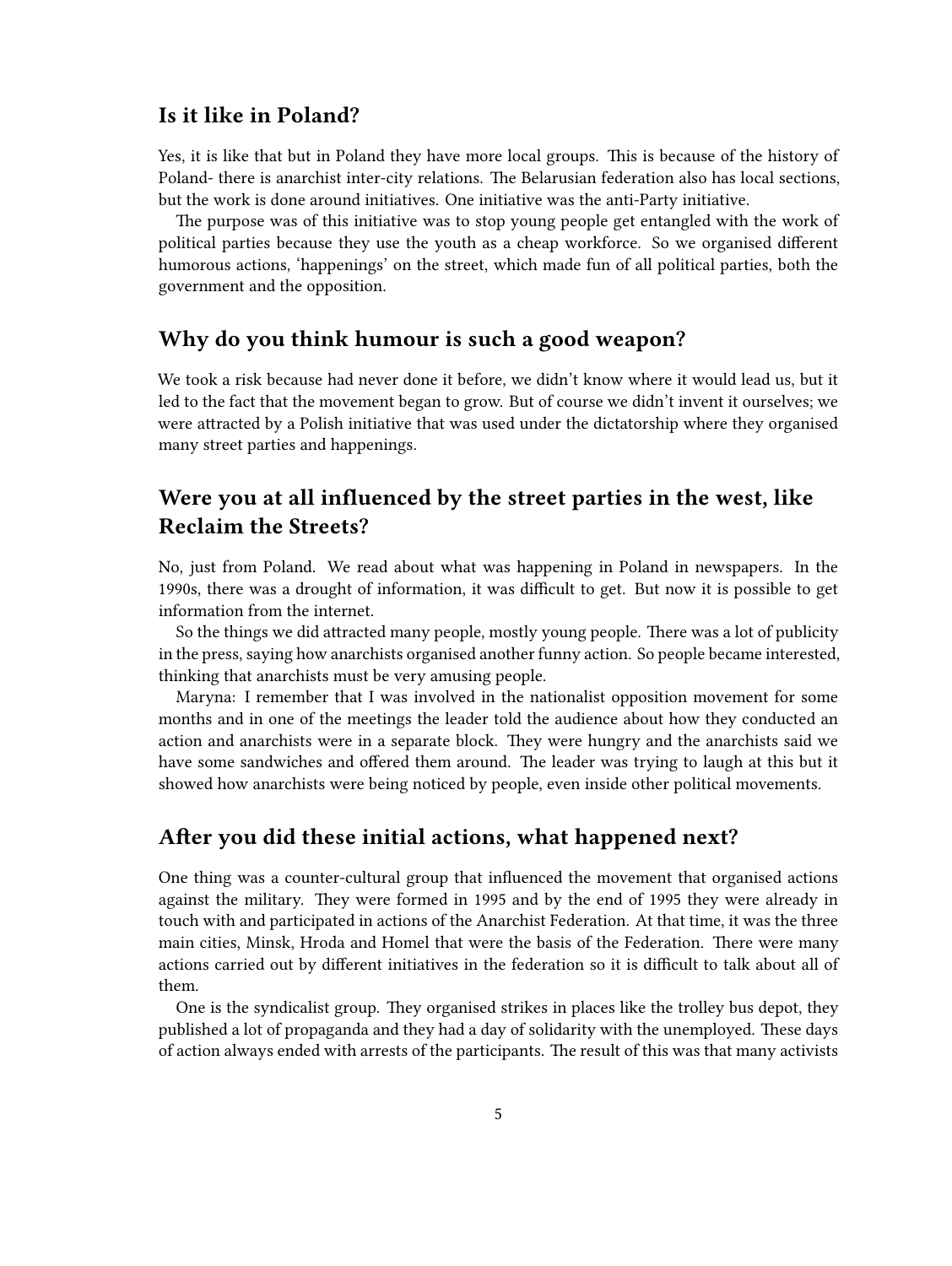lost their jobs. It is difficult to continue to be a syndicalist without a syndicate. They didn't work anymore and the government began to put pressure on all unions so they couldn't practice syndicalism anymore. One of the people became a local councillor!

#### <span id="page-5-0"></span>**What about your paper?**

There were several papers before our paper. We got the idea of doing a newspaper from our anti-Party actions. It is a continuation of our work to make fun of all authority- the government etc.

## <span id="page-5-1"></span>**Did you do this along with the street parties and 'happenings'?**

By the end of 1998 it became more difficult to do actions because the President issued a decree, which made it likely that you could be arrested for participating in these actions. We continued to organise them but not as frequently as before. So we had to replace them with something.

#### <span id="page-5-2"></span>**Where did you get the idea of this newspaper?**

It was always in our heads because we had published some newspapers, so the idea was born quite naturally. And when the first issue was published we realised we had done the right thing because it was extremely popular.

## <span id="page-5-3"></span>**And was it mainly popular amongst young people?**

No it was popular amongst everyone who was interested in politics. With the newspaper, all politicians knew about us. First it was a little newspaper, but after a year we registered it officially. We celebrated our first year with an action under the slogan 'Legalise It'. The name of the newspaper, Navinki, is the name of a mental hospital and it also means 'small news'. The main newspaper is called just 'news' so we are making fun in two ways.

Our request to register the newspaper officially was refused because the authorities said that it had the name of the mental hospital. We made a scandal in the newspaper, so they became afraid and accepted our registration.

#### <span id="page-5-4"></span>**What is your circulation? Do you sell it?**

It is difficult to say, about 10,000 copies. First it was a monthly and then a weekly. But the circulation reduced because some outlets for circulation were closed. Also, we had a problem that the official distributors only took our newspaper in small quantities. The private distribution networks were often afraid to take the paper because of repression.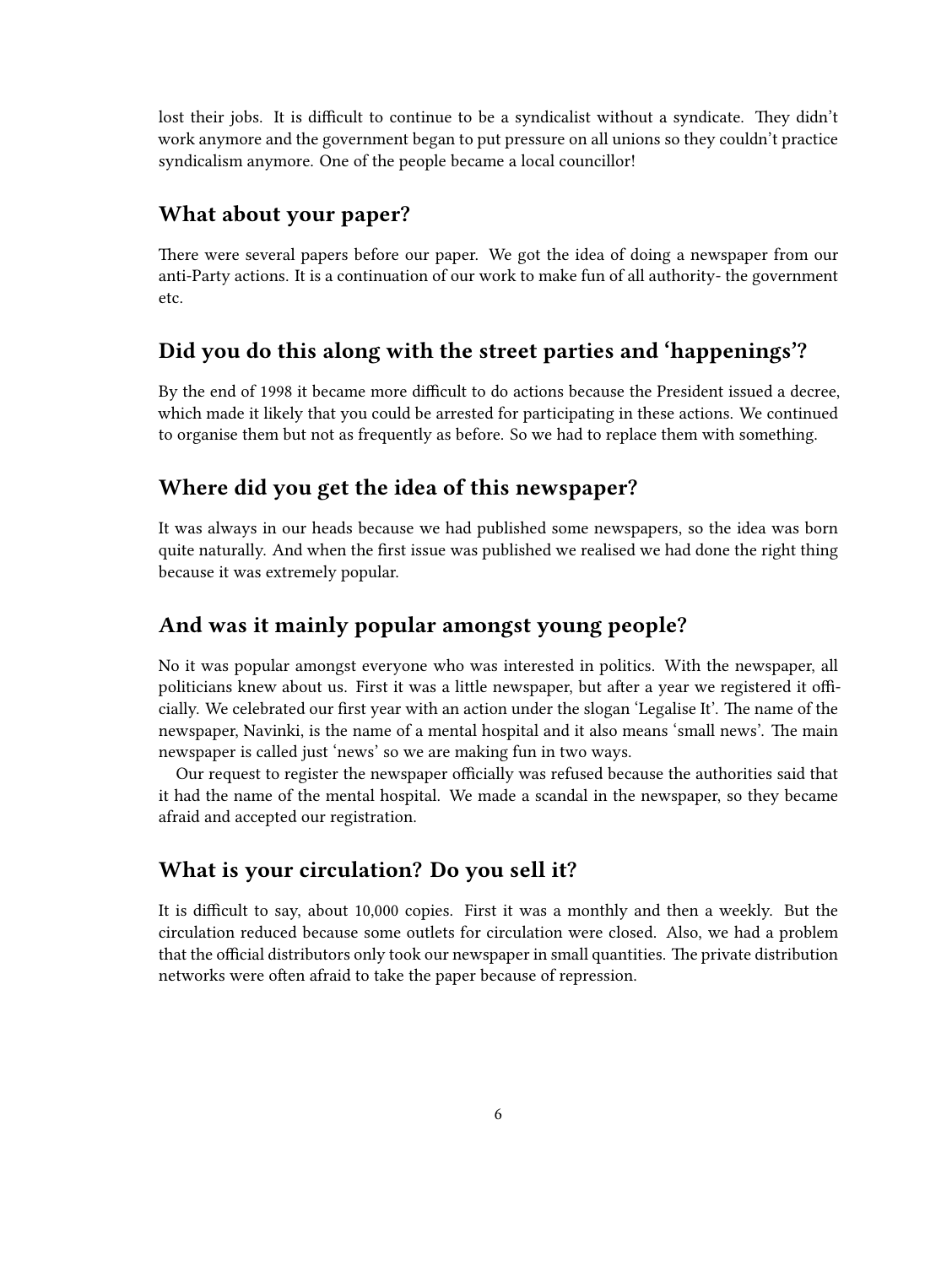#### <span id="page-6-0"></span>**What happened to the paper?**

Maryna: We were closed by the authorities. We wrote about the President and 'insulted people's morality'. Pauluk was called to court and fined 700 Euros. This was impossible to pay. They came to his parents' house and confiscated things from his parents.

#### <span id="page-6-1"></span>**What do you now?**

We publish an illegal magazine, because illegally you can publish what you want.

#### <span id="page-6-2"></span>**How big is the movement now?**

The thing is, we don't have membership, so it is difficult to say. When people aren't satisfied with the work of one group they may join another group or start their own initiative and work independently.

## <span id="page-6-3"></span>**Have you been able to maintain an interest amongst young people as they have become older and because of the repression?**

Everyone who comes to the movement understands that there can be repression. So they don't discover that; they know it already. There is one main way that we lose comrades: they emigrate for different reasons such as problems with the authorities. But they keep in contact.

Maryna: My personal opinion is that they do not do much anymore. They are too busy with making ends meet. We are at the stage where we only have young people and they are still active, but there are some people who are just at home, raising children.

#### <span id="page-6-4"></span>**What do you think is the most important activity to do now?**

Right now the movement and the initiatives are all growing. When someone comes to anarchism we want to give him or her all opportunities to participate in the way they want. We are trying to build more of a network so we have organised social forums that can involve everyone. We want people to see that they are not alone and that the movement is very wide, one united front of struggle against the system. And, a person can find his or her place in this. It is difficult to find ways of doing something because the State tries to monopolise all possible activities. They try to get people to communicate only through state organisations.

# <span id="page-6-5"></span>**What do you think about the other organisations that you have come in contact with when you have been abroad?**

Our first contacts were with Russian Anarchists. It is a funny fact that anarchists from Minsk and from Hroda were put in contact with each other by Russian anarchists. From our western contacts we got a lot of information about anarchism in the modern world. Our anarchism was based on historical anarchism, Kropotkin, Bakunin, and no one really knew what was going on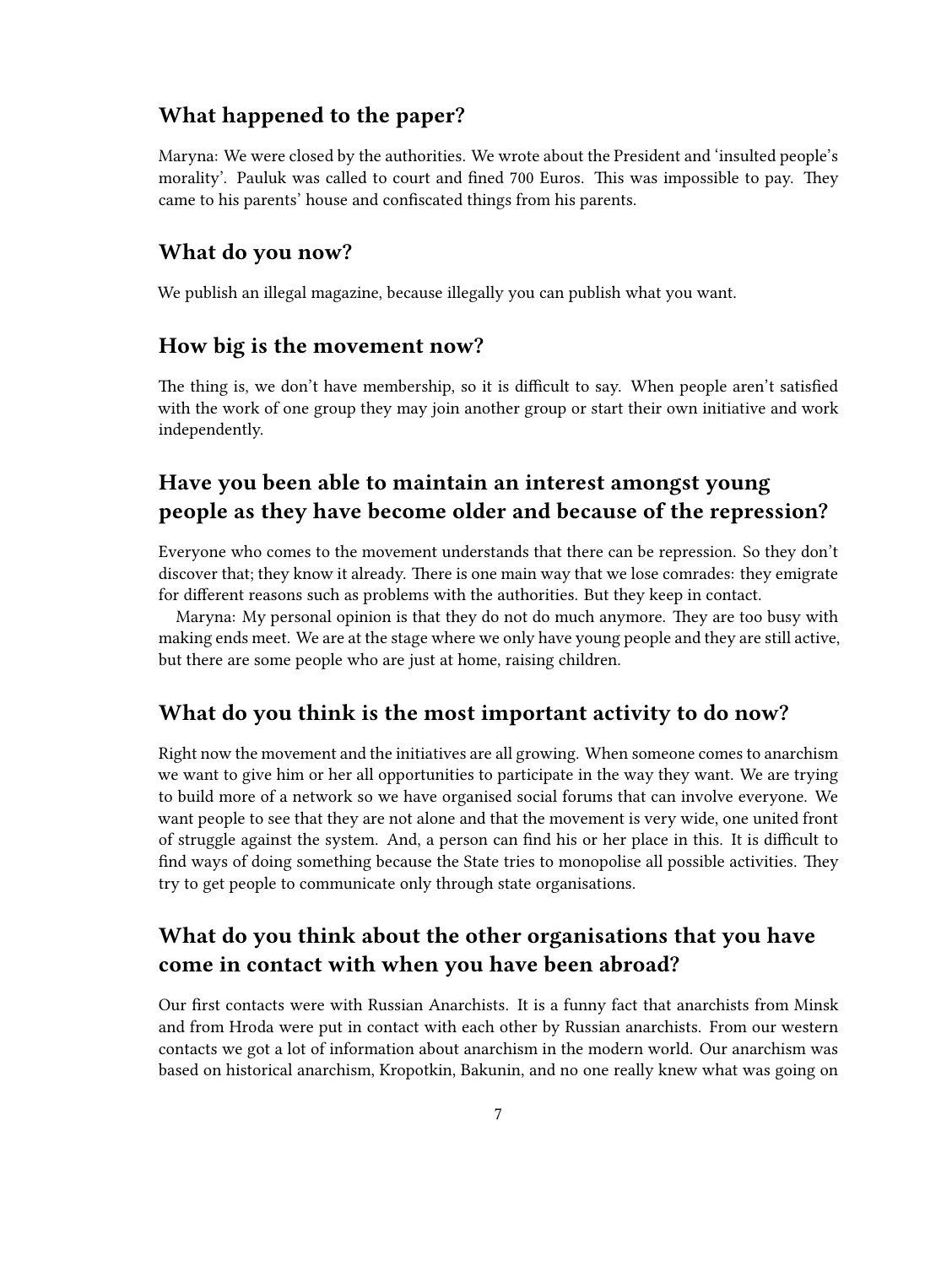in the west. We knew about the Spanish Revolution but not about what happened after the war, like 1968. And when the Iron Curtain fell, it was a discovery to know what was really happening, your ideas and what discussions were going on.

But the western countries didn't seem to be familiar at all with what was happening in the post-Soviet countries. We also noticed that there are long theoretical discussions, often about small points, while we discuss more concrete issues. We want to discuss issues that we could talk about to 'the man in the pub'. In Russia we find that they are often having debates about who is the better anarchist.

To conclude, this interview shows how anarchist ideas and action emerge in a variety of contexts. For Maryna anarchism is the name given to what she was thinking anyway. Disillusions with the so-called new democracy propelled Pauluk into the library, where he found the ideas that helped him make sense of what was going on. Though they had no initial contact with anarchists outside their country, their movement benefited from hearing about what was going on in other countries. Similarly, the comrades in the International have been inspired by the courage, imagination and commitment of the Belarusian Federation. Their experiences show how important it is to spread anarchist ideas as widely as possible. There are millions of people who are looking for alternative perspectives, fed up with the current political and religious ideologies. We need to make sure that they come into contact with both anarchist ideas and anarchism in action in order to strengthen and enrich the global struggle for a new society.